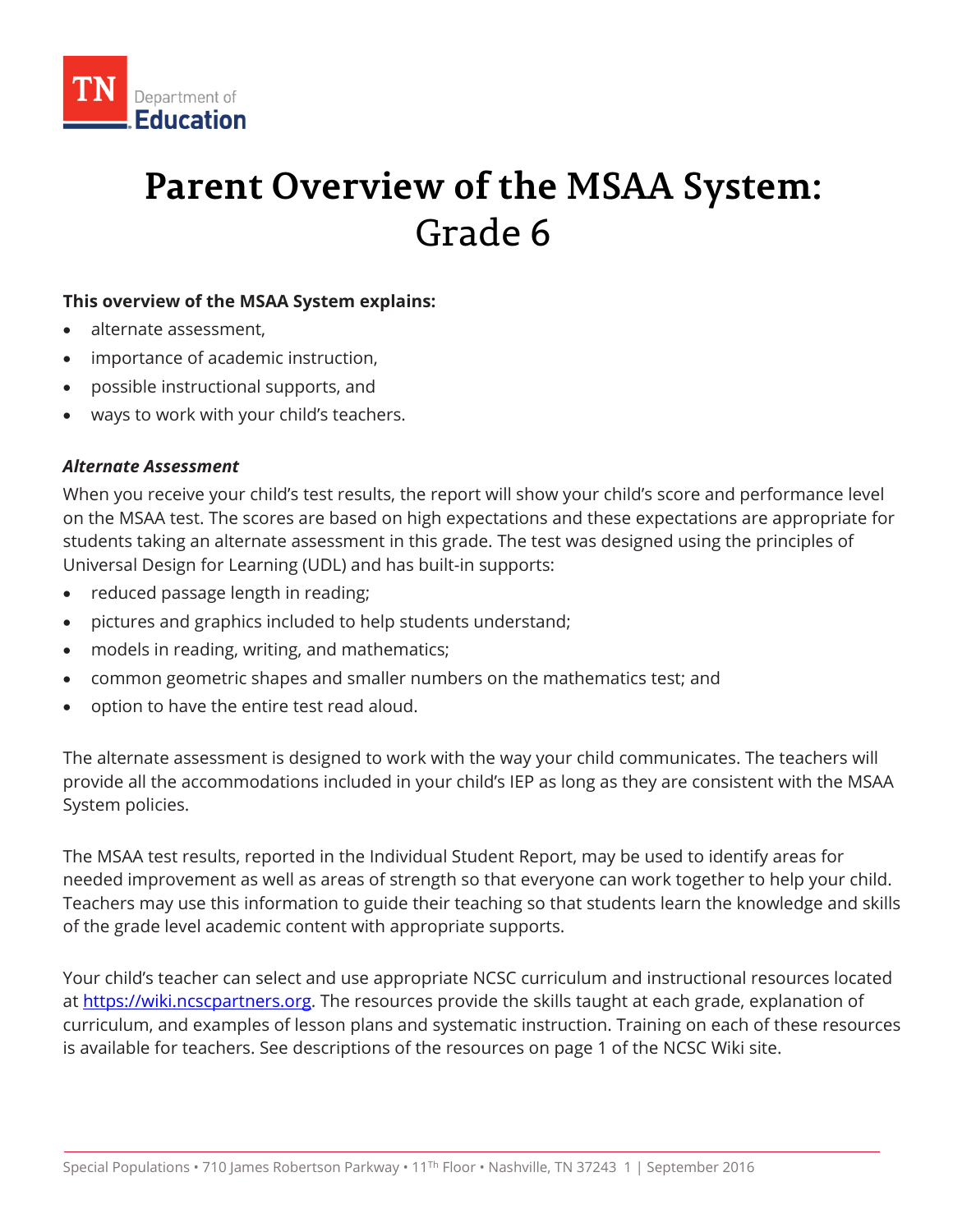

# **College, Career, and Community Skills**

- **Reading and writing** is important to understand books, gather and learn new information, make notes, share thoughts and stories, compare information, read schedules, etc.
- **Mathematics** is important to understand numbers, solve problems, schedule, arrange transportation, manage money, etc.
- **Communication skills** are important to advocate for self, participate in social and educational conversations, express wants and needs, access information, made requests, shop, prepare a meal, etc.
- **Age appropriate social skills** are important to build knowledge and shared experiences with peers in school, the community, and work.
- **Independence and teamwork**  are important to build problemsolving skills, understand and follow directions, complete a new task, work with others, and use provided supports.
- **Skills to access support systems** are important to academic instruction, collaborative work with peers, developing independence, requesting assistance, and using appropriate tools (e.g., calculator) to complete a task.

### *Academic Instruction*

Changes in our culture, our technology, and our work are happening at a fast pace. There are recognized college, career, and community skills that prepare our children for the world they will live in as adults. This preparation requires instruction that is individualized to meet your child's unique needs, focused on skills to communicate, read, write, use mathematics, and develop work skills.

### *Instructional Supports*

Teachers have many tools and techniques to teach academic content. Teachers will provide the supports identified in your child's IEP. This should help your child learn the content and improve his or her knowledge, skills, and abilities as well as demonstrate them on the test.

The principles of Universal Design for Learning (UDL) provide flexible approaches for curriculum and are used throughout the MSAA System to provide support and accommodations as needed for all children, including your child. Teachers can use these same strategies to support your child in learning. For example, in reading, your child may listen to the story read by someone else and answer questions using a communication system. In mathematics, your child might use counters to help solve problems and follow steps that are provided for calculations instead of having to memorize the steps. Supports will be important as your child is introduced to new content.

Additional examples of supports include providing:

- information presented in different ways (e.g., with pictures, manipulatives, and simplified text),
- access to learning materials in different ways (e.g., listening to a story while using a screen reader or a version enhanced with textures, providing word or picture choices),
- different ways to show what your child has learned (e.g., answering using a switch activated recording, presenting using technology, eye-gaze to select words or pictures to write a story), and
- multiple options to engage your child (e.g., providing choices, using topics of personal interest).

*You can find more about UDL at [http://www.udlcenter.org.](http://www.udlcenter.org/)*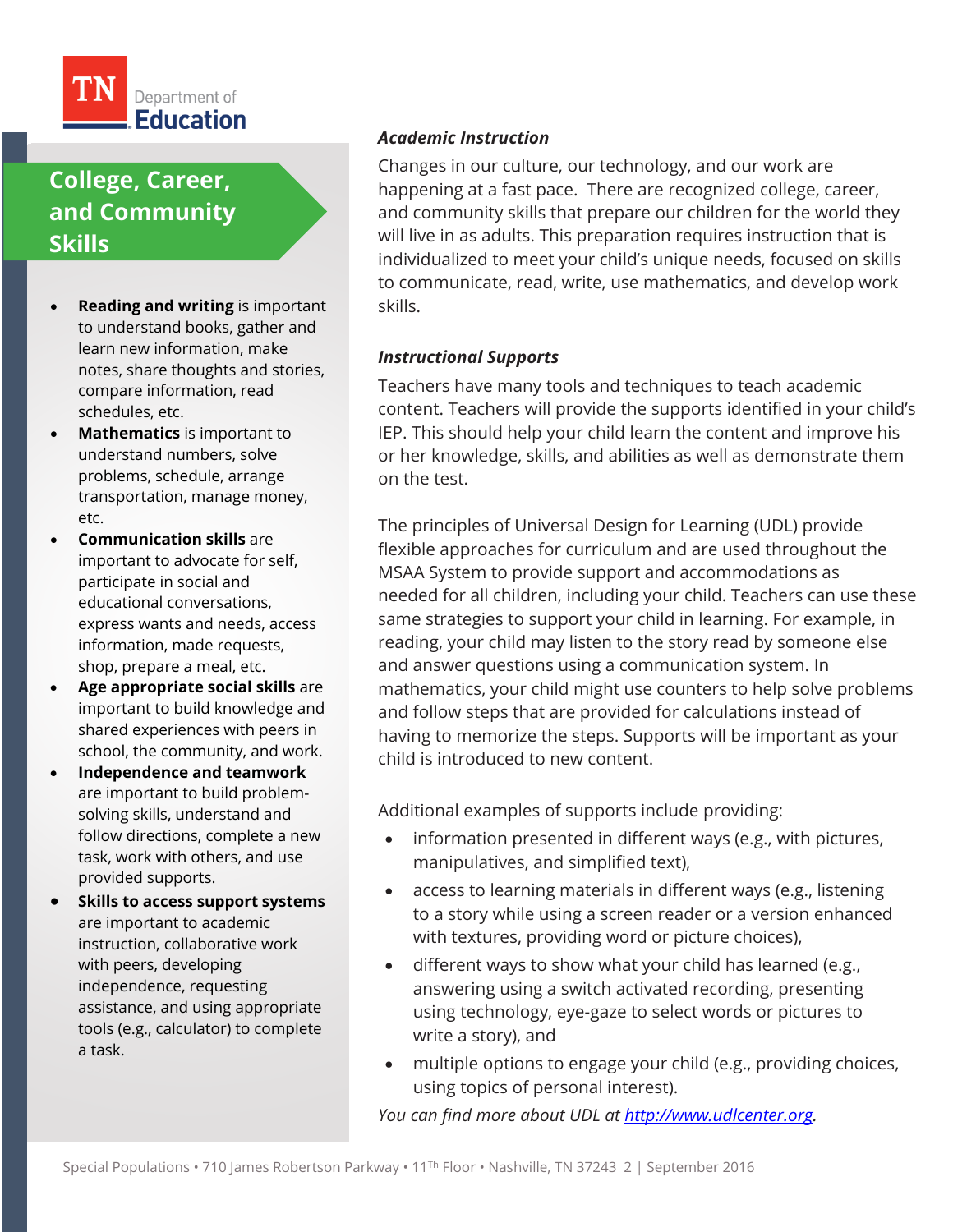

### *English Language Arts – Grade 6*

In middle school, your child's instruction has an increased focus on informational texts, but it still includes enjoying reading or listening to and learning more about literary (non-fiction) texts. Your child will:

- read/listen to stories (e.g., *Roll of Thunder, Hear My Cry*) and informational texts (e.g., science, geography, history, technical) that may be adapted;
- produce different types of writing: stories, informational, and persuasive; and
- learn communication skills (e.g., class discussions and presentations).

The complexity of the stories and informational text your child will read or listen to will increase throughout the year and as he/she moves to the next grade. The following are a few ways that stories and text become more complex.

### **Range of Text Complexity**

- Text is short with many pictures.
- Sentences are simple and include repeated ideas.
- Text has events in order with ideas clearly stated.
- Charts and diagrams are simple.
- Text includes everyday, common words.



- Text is detailed with few pictures.
- Sentences are compound and complex.
- Text has implied ideas and connections among a range of ideas.
- Charts and diagrams include detailed information.
- Text includes expressions and phrases.

Instructional activities should be individualized for your child as needed. For example, to teach summarizing an informational text without including opinions, the teacher has students read an informational text that includes personal opinion by the author. The teacher has the students identify and mark out the sentences that are the author's personal opinion (e.g., it was the best city for pizza). For some students, the teacher reads the text aloud and has the students point to the personal opinion sentences. For other students, the teacher provides a few sentences from the text, reads each, and asks if it is the author's opinion or a fact. Some students may use a "yes/no" switch to answer the questions. The teacher then has the students read and summarize a short informational article using the following steps: 1) identify the main idea in the first sentence, 2) write the information from the article to understand the main idea in 20 words or less, 3) write a concluding sentence. Some students may use text to speech to read the article and may copy and paste information from the article to create their summary. Some students may dictate their summary.

Teachers often pair reading and writing together. The teacher has the students write about what it is like to live where they live in the U.S. (e.g., city, small town, etc.) to share with class pen pals from another country. The teacher has students use a writing planning sheet using the same steps as used for summarizing (see above). The teacher has students use their completed planning sheets to write the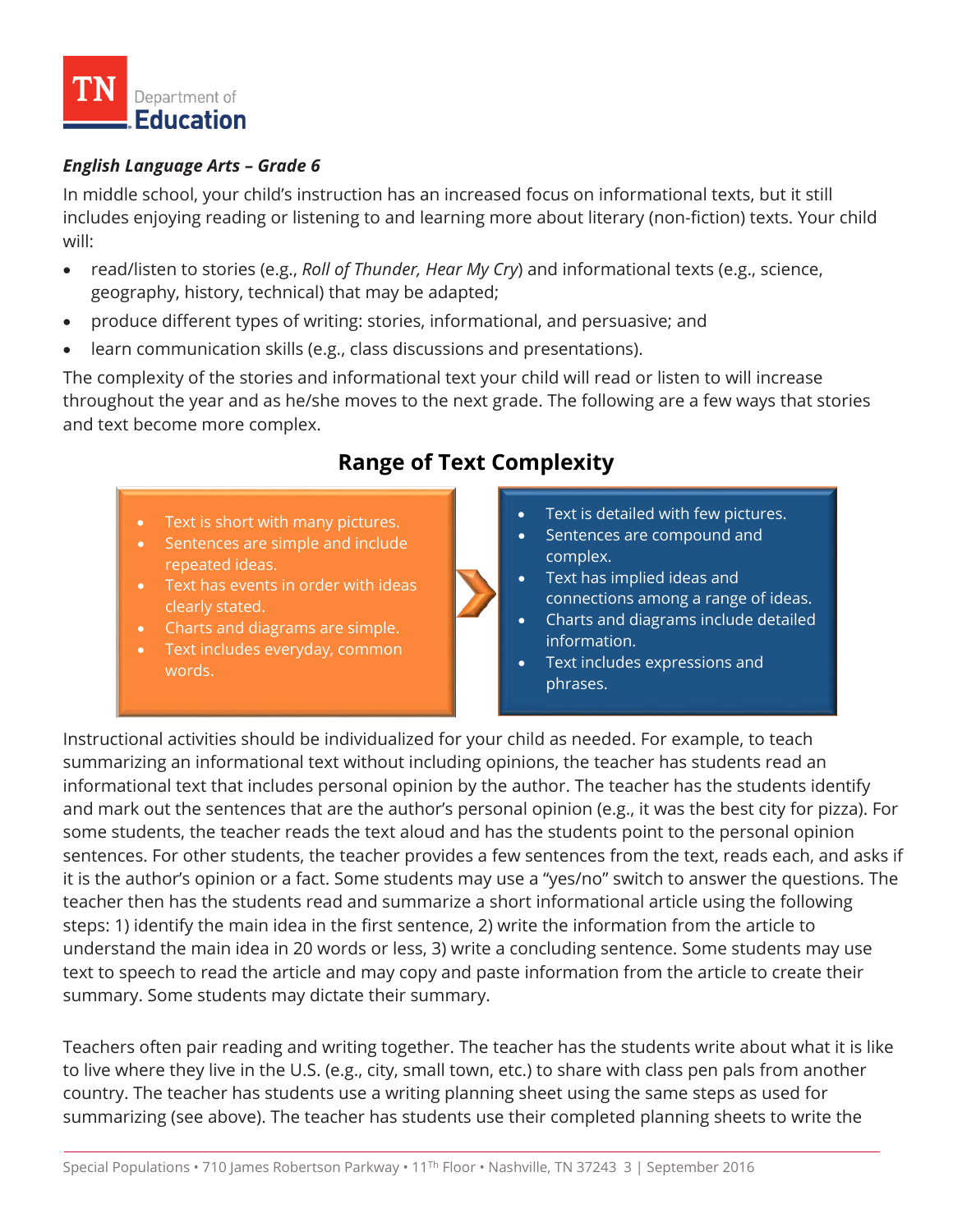

letter adding details to build understanding. Some students may use a word prediction program, some students may complete sentences using a writing software that includes pictures with the words/phrases, and some students may dictate their letter. Some students may choose from provided sentences using eye-gaze to create their letter.

### *ELA Sample Instructional Activities (text complexity increases in each grade)*

## **6th Grade**

- Learning the meaning of multiple meaning words (e.g., tackle) and figurative language (busy as a bee) from reading sixth-grade stories or informational texts
- Using details from a story or informational text to explain what the text clearly states or implies
- Comparing the big idea(s) and information of two stories (e.g., both themes are "making friends takes work.")
- Summarizing a story or informational text without including any personal opinions
- Understanding how an author's point of view affects how the reader understands a story and how an author uses evidence to try to convince the reader of a claim in an informational text
- Sharing ideas and information by producing persuasive pieces that include reasons and evidence, informational pieces using a conclusion that summarizes the information, and stories that use words and phrases to signal time (e.g., yesterday)
- Communicating with classmates in discussions, understanding other's views

### **7th Grade Preview**

- Learning the meaning of new words, and how they affect seventh-grade-level stories or informational texts
- Determining the big idea or central meaning of stories and informational text
- Understanding how characters, individuals, settings, ideas, and events affect each other (e.g., character's choices might be different in the city than the country)
- Comparing texts in two different books or mediums (e.g., book and a video) to see how the information is presented
- Finding evidence in an informational text to support the claim the author is trying to convince the reader
- Sharing ideas and information by producing persuasive pieces that include claims, relevant ideas and evidence, informational pieces using a conclusion that summarizes the information, and stories with sequenced events and details to show experiences
- Communicating with classmates in discussions; changing own views when appropriate
- Reporting on a topic using multimedia (e.g., slide show) and using relevant information to support main ideas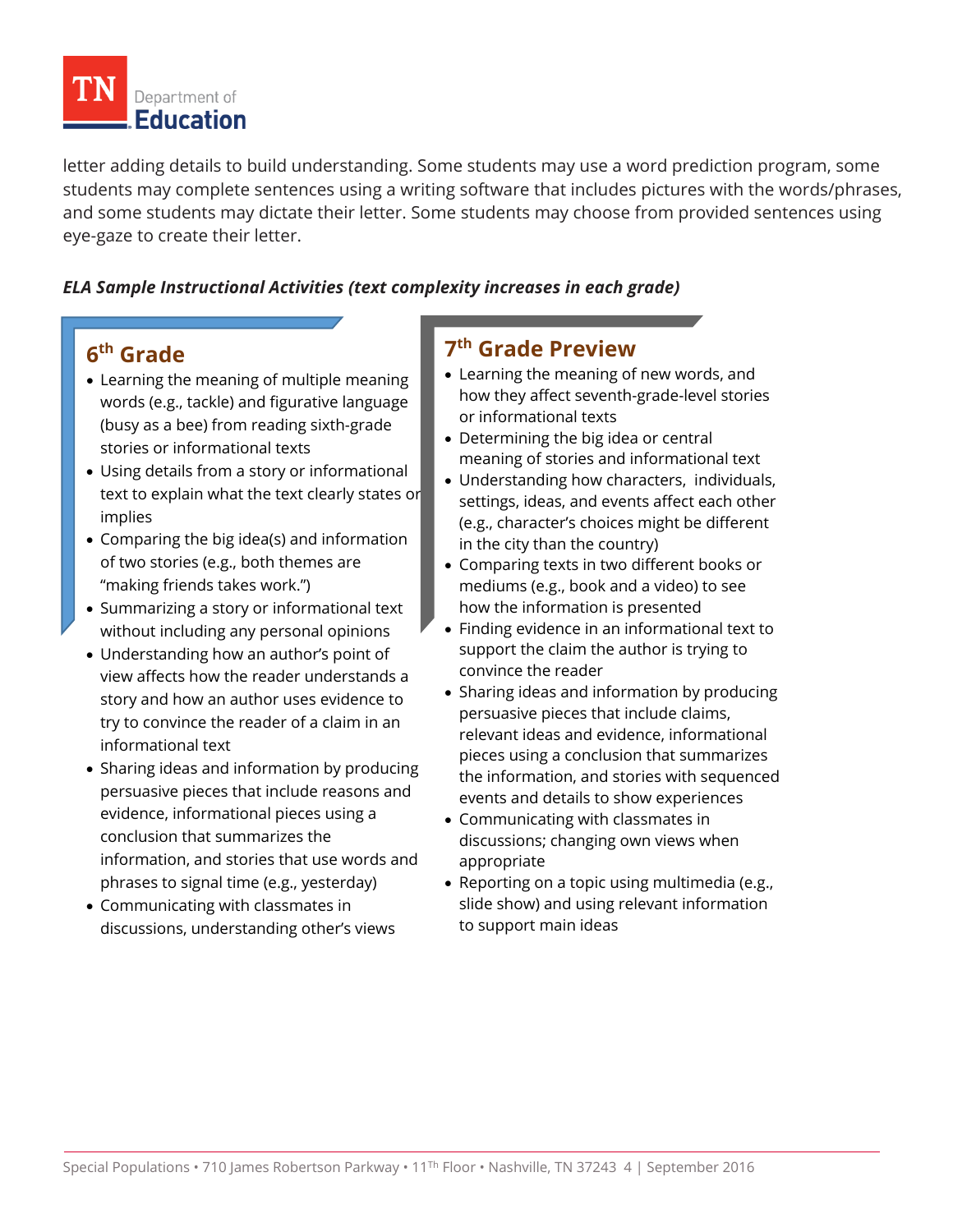

#### *Mathematics – Grade 6*

In Grade 6, the focus in mathematics is on solving word problems with larger numbers, decimals, and fractions, learning about positive and negative numbers, studying perimeter, area, and volume of shapes, and getting detailed information from different types of graphs. All of these learning activities that you can expect your child to be involved in might be individualized for your child. This allows the skills to be taught, practiced, and learned so that your child can make progress more easily. Here is a mathematics example that shows how individualization might work:

The teacher has been teaching about unit rate. The students practice working with unit rate (e.g., four tickets cost \$20, so each ticket costs \$5). Students work on several real-world problems about shopping, preparing recipes, travel time, earnings, and others. Students do not have to work on every problem but can choose those that are interesting to them. Students are allowed to use multiple ways to calculate solutions to the problems. Some students may calculate using mental math, some students may use paper and pencil, some students may use calculators, some students may use number lines, and some students may use counters.

### **NCSC Curriculum and Instructional Resources for Teachers and Parents**

- Content modules (explanation of grade level content)
- Instructional families (skills for each grade)
- Curriculum resource guide (examples for teaching grade level content)
- Universal Design for Learning (UDL) units (model universally designed lesson plans)
- Instructional resource guide (instructional strategies)
- Systematic activities for Scripted Systematic Instruction (samples of intensive instruction: LASSIs for language arts and MASSIs for mathematics)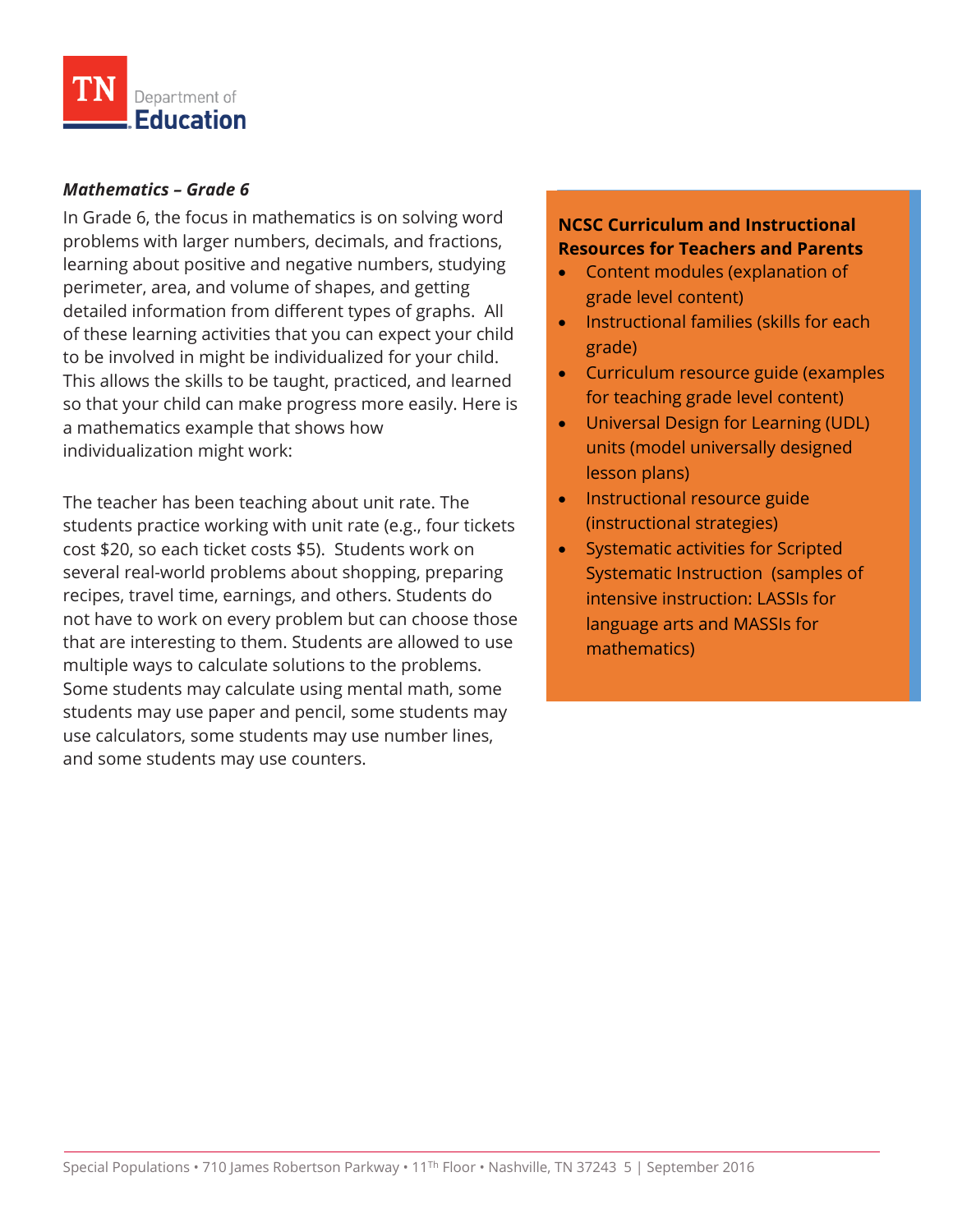### *Mathematics Sample Instructional Activities*

# **6th Grade**

- Using number lines to locate and compare positive and negative numbers
- Locating positive and negative numbers on a coordinate grid
- Solving word problems by adding, subtracting, multiplying, and dividing numbers up to three digits
- Solving word problems with fractions and decimals
- Writing and solving expressions and equations with variables and parentheses; writing and solving expressions with exponents; solving linear equations
- Understanding unit rate (e.g., four tickets cost \$20, so each ticket costs \$5)
- Calculating areas of four-sided shapes and triangles; making decisions about when to use formulas for perimeter, area, and volume
- Planning for, collecting, and organizing data on line plots, graphs, histograms, and dot plots
- Describing data using mean, median, range and spread

### **7th Grade Preview**

- Multiplying and dividing positive and negative numbers
- Creating and solving equations about realworld problems
- Using ratios and proportions on grids or line graphs to show proportional relationships
- Solving percent problems and word problems that have a combination of whole numbers, fractions, and decimals
- Using formulas to solve area, surface area, and volume problems; solving problems about the area and circumference of circles
- Connecting proportionality to geometry to show effect of scale change on distance, area, and volume
- Solving equations and expressions that are not equal about real-world problems
- Collecting and analyzing data; identifying range, median, mean and mode; comparing data
- Determining probability based on data